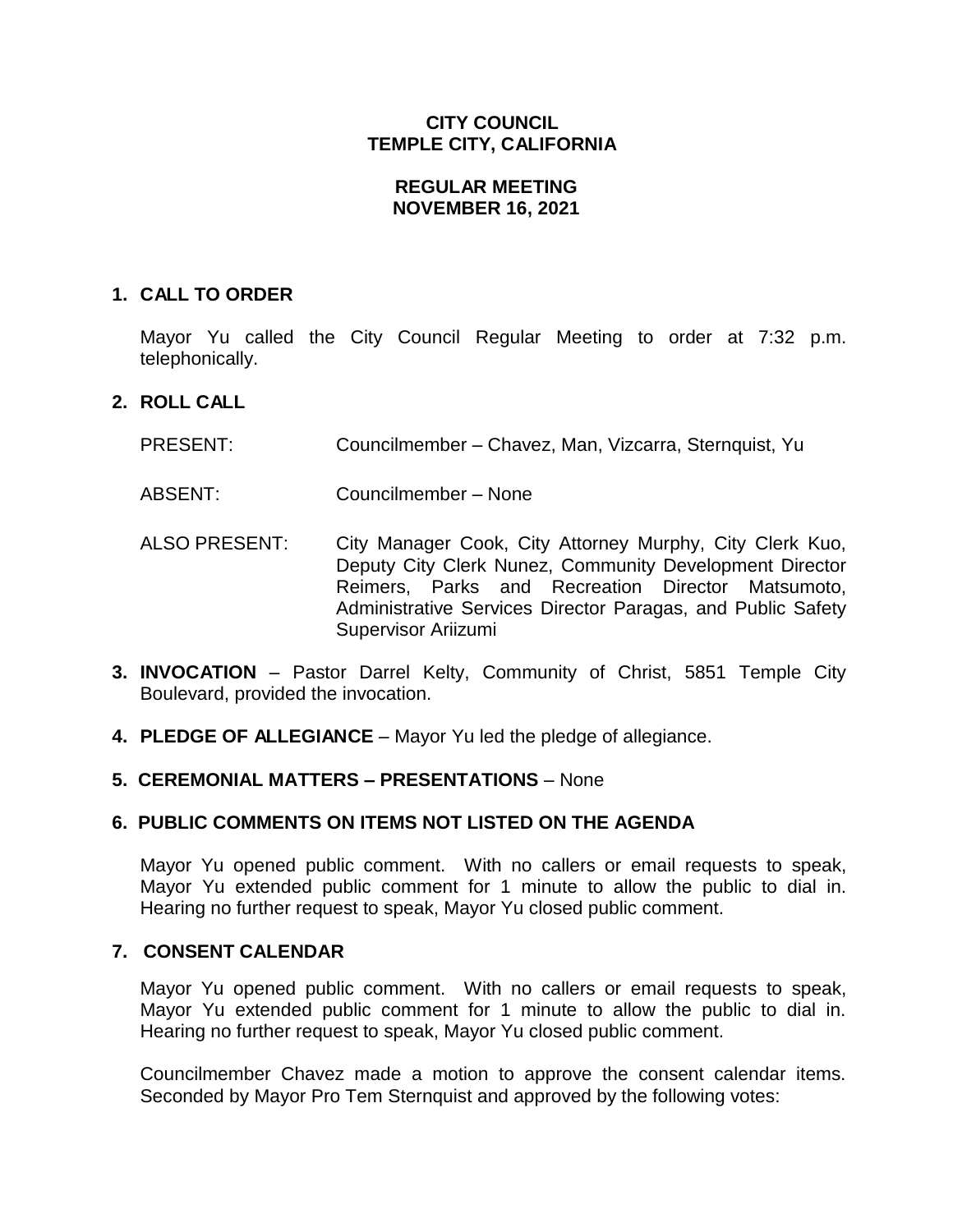City Council Minutes November 16, 2021 Page 2 of 8

> AYES: Councilmember – Chavez, Man, Vizcarra, Sternquist, Yu NOES: Councilmember – None ABSENT: Councilmember – None ABSTAINED: Councilmember – None

### [A. APPROVAL OF MINUTES](https://www.ci.temple-city.ca.us/DocumentCenter/View/16984/01-7A_CCM---2021-11-02)

The City Council is requested to review and approve the Minutes of the Regular City Council Meeting of November 2, 2021.

Action: Approved.

### B. [ADOPTION OF RESOLUTION NO. 21-5565 ADOPTING REVISED SALARY](https://www.ci.temple-city.ca.us/DocumentCenter/View/16985/02-7B_Minimum-Wage_Staff-Report_v2-w-attachment)  [RANGES FOR UNREPRESENTED PART-TIME CLASSIFICATIONS](https://www.ci.temple-city.ca.us/DocumentCenter/View/16985/02-7B_Minimum-Wage_Staff-Report_v2-w-attachment)  [IMPLEMENTING MINIMUM WAGE EFFECTIVE ON JANUARY 1, 2022](https://www.ci.temple-city.ca.us/DocumentCenter/View/16985/02-7B_Minimum-Wage_Staff-Report_v2-w-attachment)

The State of California's minimum wage law is increasing on January 1, 2022 from \$14.00 per hour to \$15.00 per hour. In order to ensure compliance with the State of California's minimum wage law, it is necessary to adjust the salary rates of the 3 part-time classifications: 1. Recreation Leader; 2. Senior Recreation Leader; 3. Intern.

Action:

- 1. Adopted Resolution No. 21-5565, adopting salary ranges for unrepresented part-time classifications implementing the minimum wage effective on January 1, 2022; and
- 2. Approved a Fiscal Year 2021-2022 budget amendment of \$20,100 for the additional fiscal impact in the General Fund Parks and Recreation Department, #01-940.

### C. [AMENDMENT TO MEMORANDUM OF AGREEMENT BETWEEN THE SAN](https://www.ci.temple-city.ca.us/DocumentCenter/View/16986/03-7C_Amend-Food-Recovery-Program-Staff-Report-)  [GABRIEL VALLEY COUNCIL OF GOVERNMENTS \(SGVCOG\) AND THE CITY](https://www.ci.temple-city.ca.us/DocumentCenter/View/16986/03-7C_Amend-Food-Recovery-Program-Staff-Report-)  [OF TEMPLE CITY FOR PARTICIPATION IN THE SAN GABRIEL VALLEY](https://www.ci.temple-city.ca.us/DocumentCenter/View/16986/03-7C_Amend-Food-Recovery-Program-Staff-Report-)  [REGIONAL FOOD RECOVERY PROGRAM](https://www.ci.temple-city.ca.us/DocumentCenter/View/16986/03-7C_Amend-Food-Recovery-Program-Staff-Report-)

Temple City executed the Memorandum of Agreement (MOA) with SGVCOG for participation in the San Gabriel Valley Edible Food Recovery Program in October 2021. The MOA currently, includes the development and implementation of a regional food recovery program. The Amendment to the MOA will allow the City to participate in the development and implementation of an Inspection Program.

Action: Authorized the City Manager to sign and execute Amendment No. 1 to the Memorandum of Agreement (MOA) (Attachment "A") with the San Gabriel Valley Council of Governments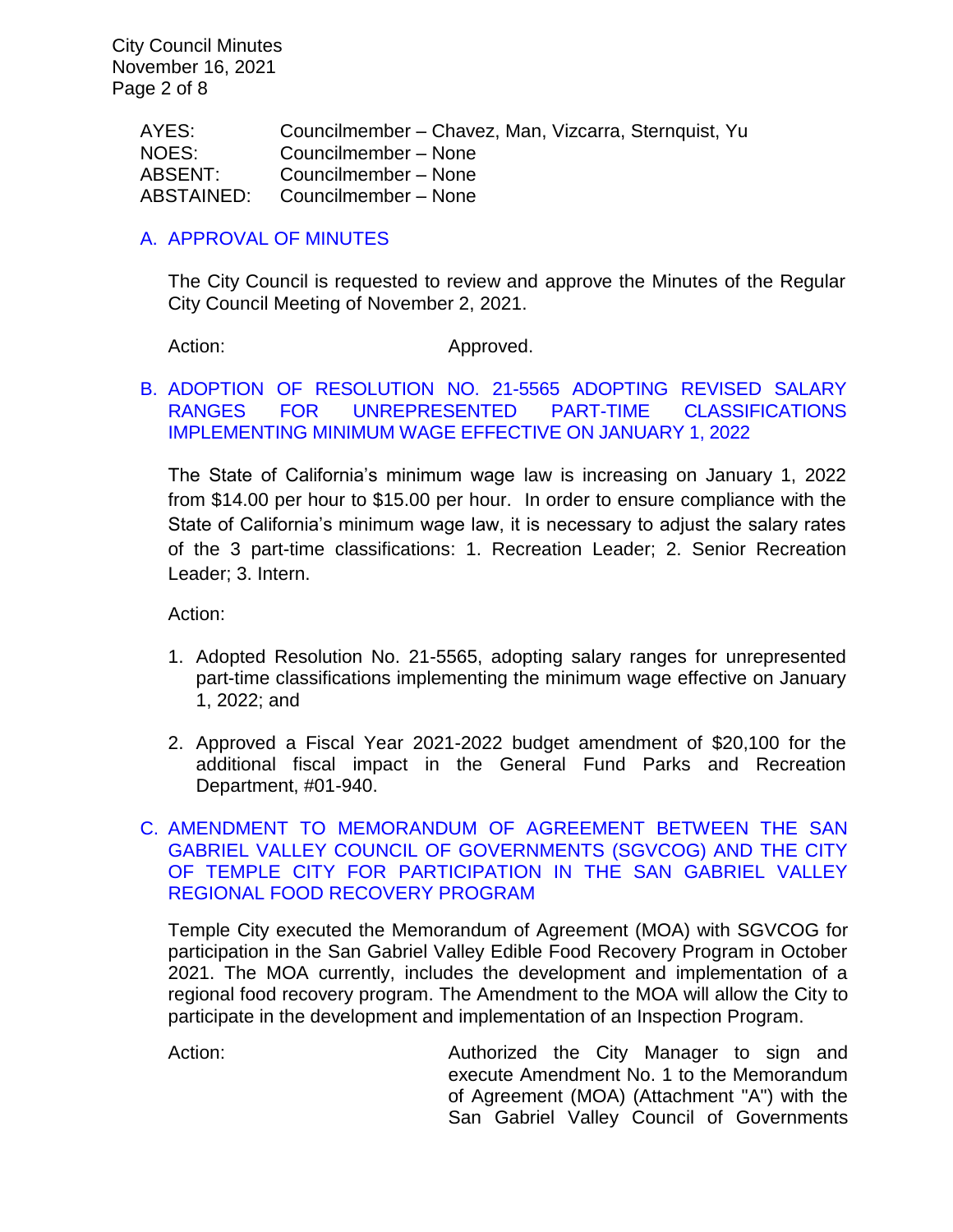(SGVCOG) for participation in the San Gabriel Valley Regional Food Recovery Program.

### D. [VISA CARD REPORT](https://www.ci.temple-city.ca.us/DocumentCenter/View/16987/04-7D_Visa-Card-Report-11-16-21)

The City Council is requested to receive and file the Visa Card Report.

Action: Received and filed.

### E. [ADOPTION OF RESOLUTION NO. 21-5569 APPROVING PAYMENT OF BILLS](https://www.ci.temple-city.ca.us/DocumentCenter/View/16988/05-7E_CC-Warrant_Reso-No-21-5569-w-attachment)  [FOR FISCAL YEAR 2021-22](https://www.ci.temple-city.ca.us/DocumentCenter/View/16988/05-7E_CC-Warrant_Reso-No-21-5569-w-attachment)

The City Council is requested to adopt Resolution No. 21-5569 authorizing the payment of bills.

Action: Adopted Resolution No. 21-5569

# F. [CONSIDERATION TO RELAX OVERNIGHT PARKING ENFORCEMENT](https://www.ci.temple-city.ca.us/DocumentCenter/View/17008/07-7F_2021-11-16-Relaxed-Overnight-Parking-Enforcement_Staff-Report)  [DURING THE HOLIDAY SEASON](https://www.ci.temple-city.ca.us/DocumentCenter/View/17008/07-7F_2021-11-16-Relaxed-Overnight-Parking-Enforcement_Staff-Report)

The City Council is requested to consider relaxing of overnight parking enforcement during the holiday season.

Action: Relaxed overnight parking enforcement from 12:00 midnight on Sunday, December 19, 2021 to 11:59 p.m. on Monday, January 3, 2022.

### **8. PUBLIC HEARING** – None

### **9. UNFINISHED BUSINESS**

A. [FISCAL YEAR \(FY\) 2021-2022 FIRST QUARTER FINANCIAL REVIEW,](https://www.ci.temple-city.ca.us/DocumentCenter/View/16989/07-9A_First-Qtr-Financial-Status-Review-FY2122_v2-w-attachments)  [TREASURER'S REPORT, REVENUE, EXPENDITURE AND CAPITAL](https://www.ci.temple-city.ca.us/DocumentCenter/View/16989/07-9A_First-Qtr-Financial-Status-Review-FY2122_v2-w-attachments)  [PROJECT SUMMARY REPORTS AND BUDGET AMENDMENT](https://www.ci.temple-city.ca.us/DocumentCenter/View/16989/07-9A_First-Qtr-Financial-Status-Review-FY2122_v2-w-attachments)

Staff brings forward quarterly financial status reports to provide the City Council with an update of revenue and expense information of the City's overall financial condition. The quarterly reports also identify adjustments needed to align the City's revenue resources with the cost of providing services.

City Manager Cook gave a brief overview of the City's Fiscal Year 2021-2022 first quarter financial status.

Administrative Services Director Paragas gave a summary of the FY 2021-2022 First Quarter Financial Review and related reports.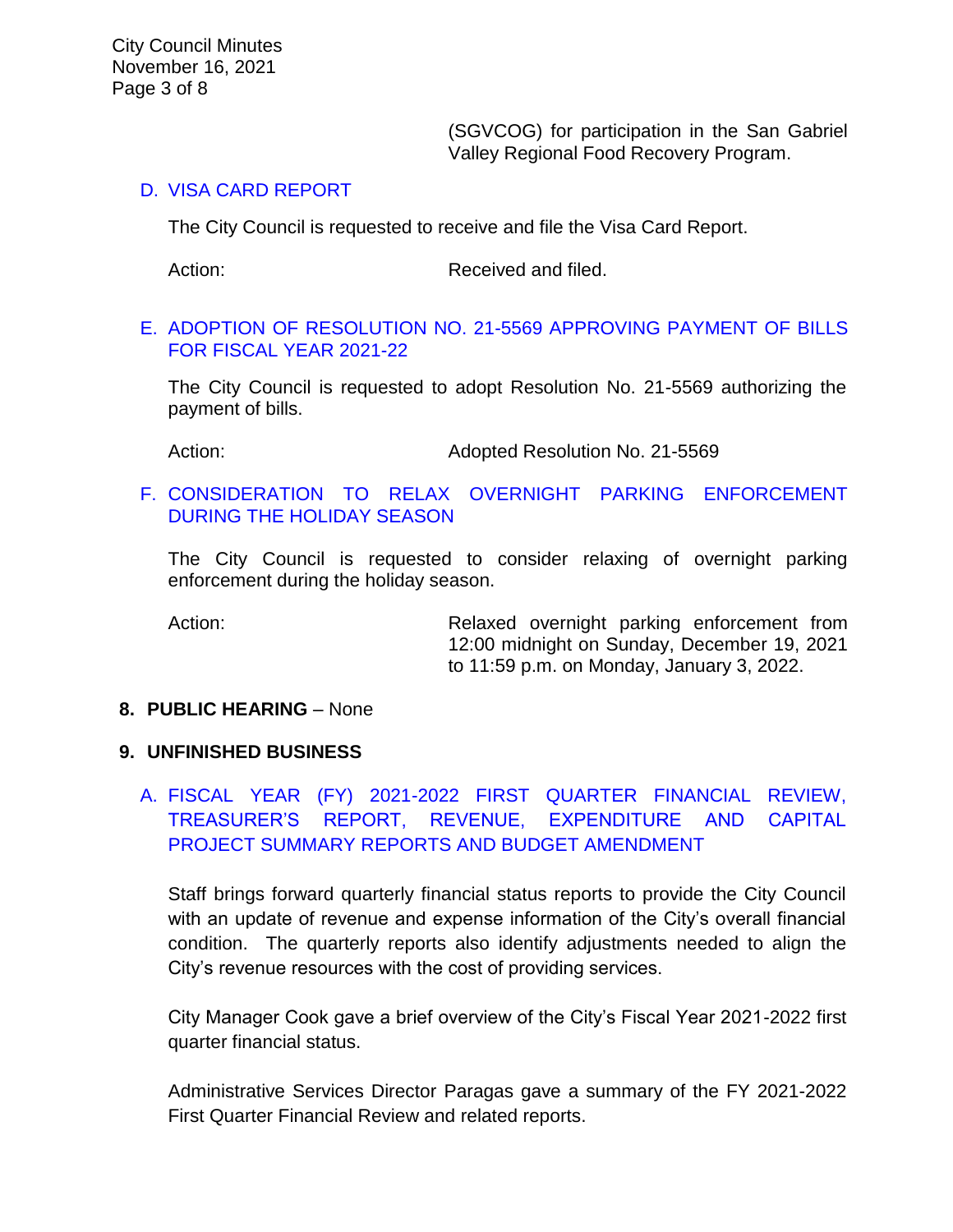City Council did not have any questions regarding staff's presentation on the FY 2021-2022 First Quarter Financial Reports.

Mayor Yu opened public comment. With no callers or email requests to speak, Mayor Yu extended public comment for 1 minute to allow the public to dial in. Hearing no further request to speak, Mayor Yu closed public comment.

City Council thanked staff for the FY 2021-2022 First Quarter financial update.

Councilmember Man made a motion to:

- 1. Receive the Fiscal Year 2021-2022 (FY21-22) First Quarter Financial Review and related reports; and
- 2. Approve and authorize staff to revise revenue estimates as indicated in Attachment "A".

Seconded by Mayor Pro Tem Sternquist and approved by the following votes:

| AYES:      | Councilmember – Chavez, Man, Vizcarra, Sternquist, Yu |
|------------|-------------------------------------------------------|
| NOES:      | Councilmember - None                                  |
| ABSENT:    | Councilmember - None                                  |
| ABSTAINED: | Councilmember - None                                  |

Councilmember Sternquist recused herself from the discussion of Unfinished Business Item 9B. This project is located within 500 feet of her property creating possible conflict of interest.

# B. [PRIMROSE PARK PUBLIC ART RECOMMENDATIONS](https://www.ci.temple-city.ca.us/DocumentCenter/View/16999/08-9B_Primrose-Park-Public-Art-Recommendation-Staff-Report-2021-11-16_v2-w-attachment)

The City Council is requested to approve the public art recommendations for five locations and allocate Art in Public Places funds not to exceed \$50,000.

Parks and Recreation Director Matsumoto gave a summary of the public art recommendations for the park.

City Council made comments and asked questions regarding the recommended public arts.

Mayor Yu opened public comment. With no callers or email requests to speak, Mayor Yu extended public comment for 1 minute to allow the public to dial in. Hearing no further request to speak, Mayor Yu closed public comment.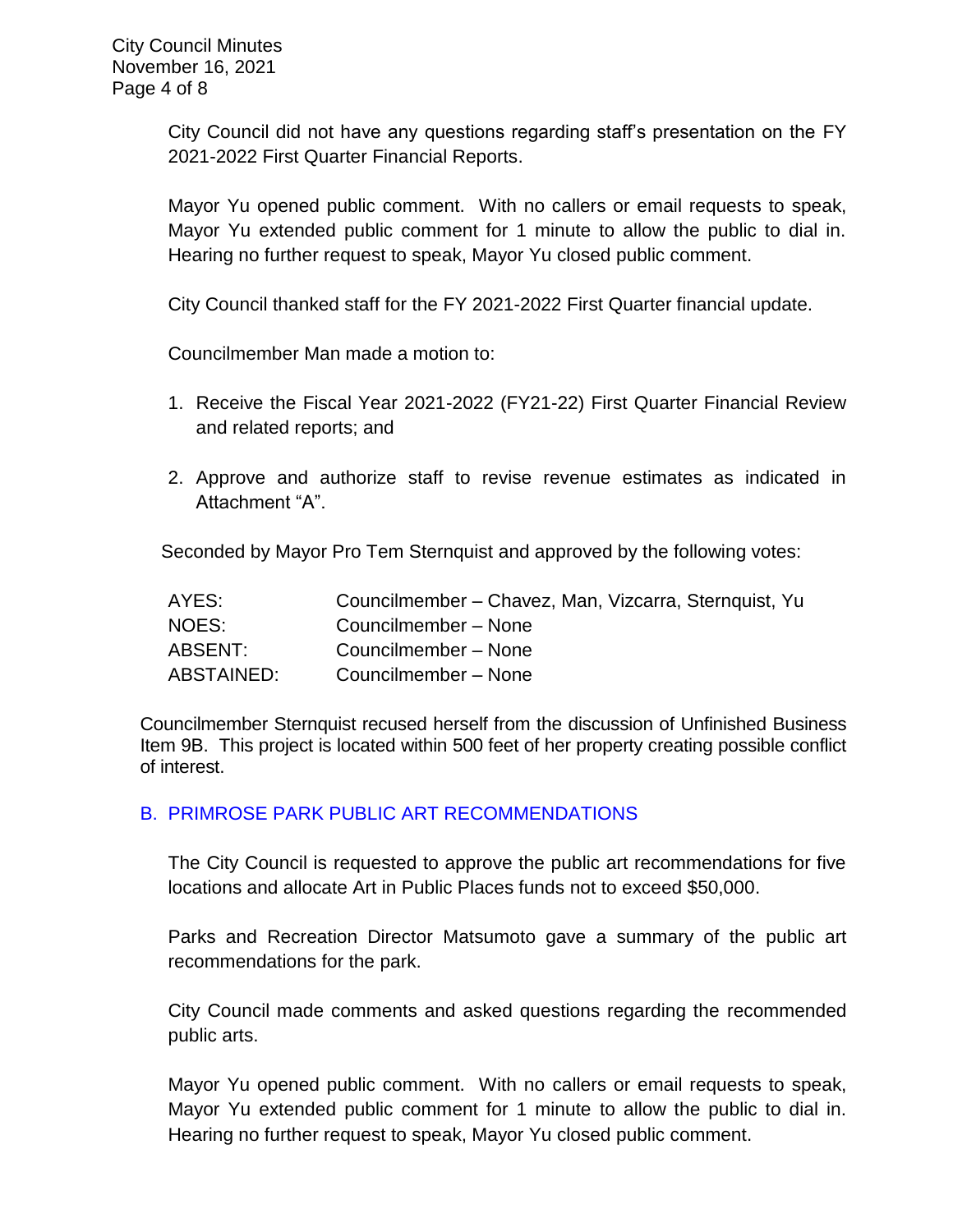City Council made final comments regarding the public art recommendations.

Councilmember Chavez made a motion to approve the public art recommendation concepts for five locations, allocate Art in Public Places funds not to exceed \$50,000, and for the artist who will be retained for the murals and sculptures to create an artist rendering/examples for Council approval at a future meeting. Seconded by Councilmember Man and approved by the following votes:

| AYES:           | Councilmember - Chavez, Man, Vizcarra, Yu |
|-----------------|-------------------------------------------|
| NOES:           | Councilmember - None                      |
| ABSENT:         | Councilmember - None                      |
| <b>RECUSED:</b> | Councilmember - Sternquist                |

# C. [DISCUSSION AND POSSIBLE ADOPTION OF RESOLUTION TO CONTINUE TO](https://www.ci.temple-city.ca.us/DocumentCenter/View/16990/09-9C_Remote-Meeting_Staff-Report_v2-GM-final-w-attachments)  [ALLOW CITY COUNCIL MEETINGS TO BE HELD REMOTELY, CONSISTENT](https://www.ci.temple-city.ca.us/DocumentCenter/View/16990/09-9C_Remote-Meeting_Staff-Report_v2-GM-final-w-attachments)  [WITH ASSEMBLY BILL 361](https://www.ci.temple-city.ca.us/DocumentCenter/View/16990/09-9C_Remote-Meeting_Staff-Report_v2-GM-final-w-attachments)

The City Council is requested to consider the safety and procedural issues involved in continuing to hold remote meetings pursuant to AB 361 and, if the facts so require, to adopt Resolution No. 21-5567 to authorize the Council and Commissions to meet virtually through December 15, 2021.

City Manager Cook gave a brief summary of the staff report.

City Council made comments and asked questions regarding continuing use of teleconferencing or videoconferencing for Brown Act-covered public meetings of the City Council and City commissions.

Mayor Yu opened public comment. With no callers or email requests to speak, Mayor Yu extended public comment for 1 minute to allow the public to dial in. Hearing no further request to speak, Mayor Yu closed public comment.

City Council made final comments regarding continuation of holding remote meetings pursuant to AB 361.

Mayor Yu reopened public comment.

Ross Lewis, Temple City resident, spoke in favor of resuming in person public meetings.

Hearing no further request to speak. Mayor Yu closed public comment.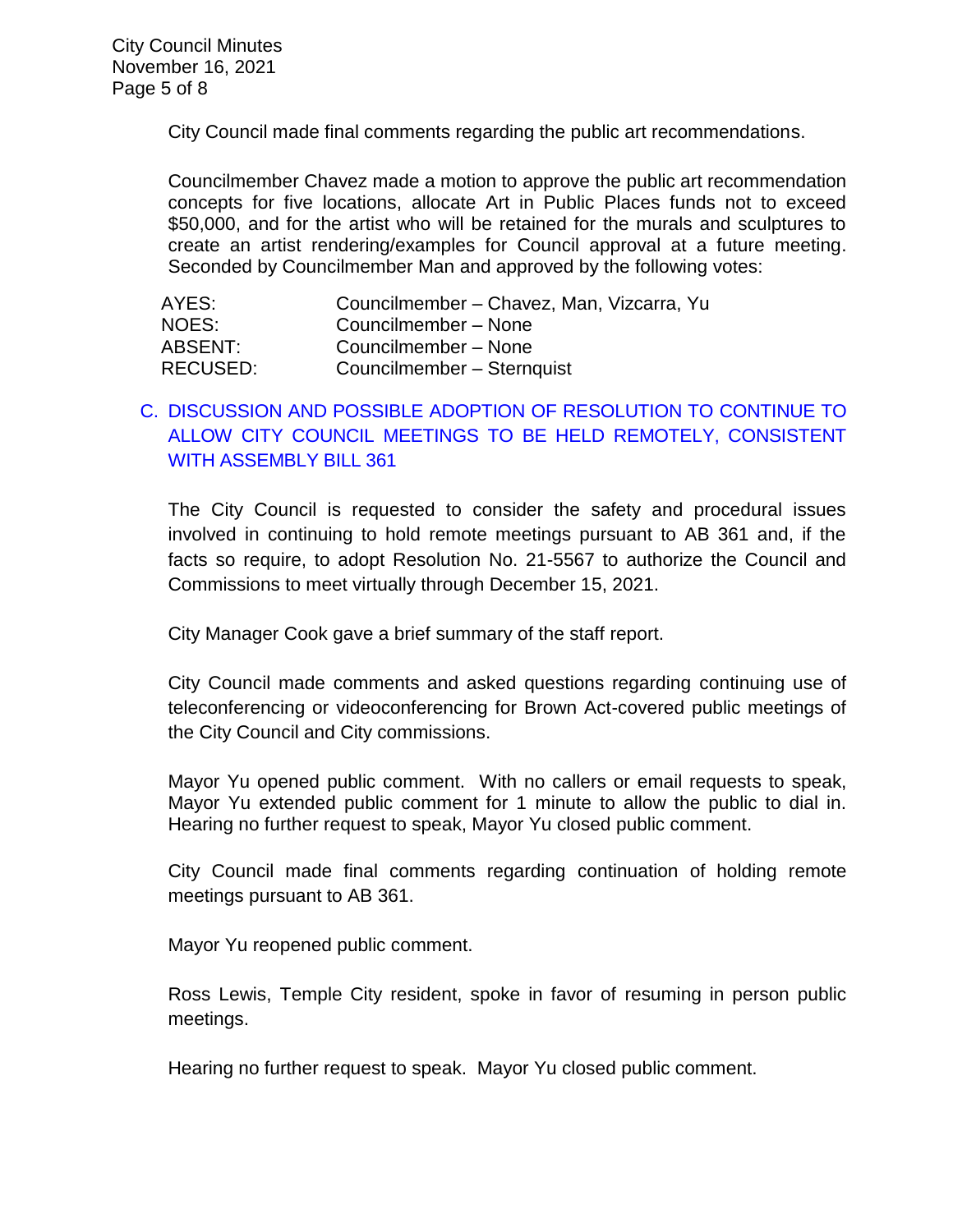Councilmember Vizcarra made a motion to adopt Resolution No. 21-5567 to authorize the continued use of teleconferencing or videoconferencing for Brown Act-covered public meetings of the City Council and City commissions for another 30 days (i.e., December 18, 2021). Seconded by Mayor Pro Tem Sternquist and approved by the following votes:

| AYES:      | Councilmember - Man, Vizcarra, Sternquist, Yu |
|------------|-----------------------------------------------|
| NOES:      | Councilmember - Chavez                        |
| ABSENT:    | Councilmember - None                          |
| ABSTAINED: | Councilmember - None                          |

#### **10. NEW BUSINESS**

#### A. [COMMUNITY DEVELOPMENT BLOCK GRANT PROGRAM DISCUSSION ITEM](https://www.ci.temple-city.ca.us/DocumentCenter/View/16991/10-10A_CDBG-Discussion--sr-ag-edits_v6-w-attachments)

Staff is seeking feedback from the City Council on any new programs it might want to explore for next fiscal year or if the current set of programs is meeting the City's needs.

City Manager Cook gave a brief overview of the Community Development Block Grant Program.

Associate Planner Gulick gave a summary of the staff report.

City Council did not have any questions regarding the presentation on City's Community Development Block Grant Programs.

Mayor Yu opened public comment. With no callers or email requests to speak, Mayor Yu extended public comment for 1 minute to allow the public to dial in. Hearing no further request to speak, Mayor Yu closed public comment.

City Council asked questions, made final comments, and provided staff direction regarding City's Community Development Block Grant programs for Fiscal Year 2022-23.

- **11. UPDATE FROM CITY MANAGER** Wished everyone a Happy Thanksgiving and expressed thanks to City Council, staff, and the public for their support during the pandemic.
- **12. UPDATE FROM CITY ATTORNEY**  Commented on Assembly Bill 602 relating to changes to development impact fees and wished everyone a Happy Thanksgiving.

### **13. COUNCIL REPORTS REGARDING AD HOC OR STANDING COMMITTEE MEETINGS**

A. SCHOOL DISTRICT/CITY STANDING COMMITTEE (Councilmember Man and Councilmember Chavez) – Formed 1/3/2012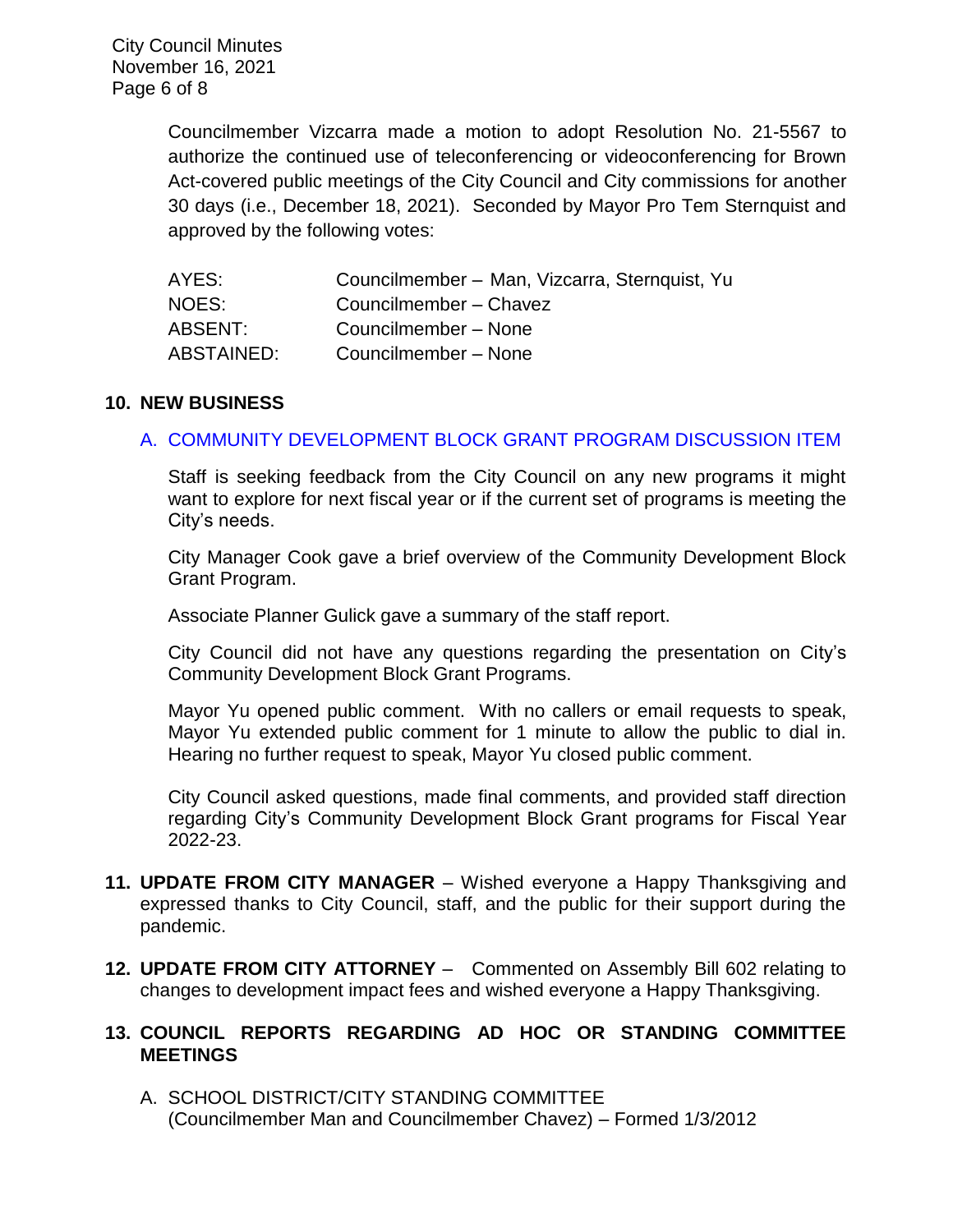City Council Minutes November 16, 2021 Page 7 of 8

No report.

B. LAS TUNAS DOWNTOWN REVITALIZATION STANDING COMMITTEE (Councilmember Chavez and Mayor Yu) – Formed 2/18/2014

No report.

C. FUTURE DEVELOPMENT OF CITY PROPERTIES STANDING COMMITTEE (Mayor Yu and Councilmember Man) – Formed 2/18/2014

No report.

D. AUDIT STANDING COMMITTEE (Councilmember Chavez and Mayor Yu) – Formed 7/15/2014

No report.

E. FACILITIES, PUBLIC WORKS, AND INFRASTRUCTURE STANDING COMMITTEE (Mayor Yu and Councilmember Man) – Formed 4/4/2017

Councilmember Man and Mayor Yu reported that the standing committee met on November 12, 2021 to receive an update on the City's Pavement Management Plan.

F. PRIMROSE PARK ART ELEMENT AD HOC (Councilmember Vizcarra and Mayor Yu) – Formed 5/19/20

No report.

G. CITY BASED HOMELESS PLAN STANDING COMMITTEE (Councilmember Vizcarra and Mayor Pro Tem Sternquist) – Formed 3/16/21

No report.

# **14. COUNCIL ITEMS SEPARATE FROM THE CITY MANAGER'S REGULAR AGENDA**

- A. COUNCILMEMBER CHAVEZ Commented on the anniversary of the 2011 wind storm and recognized the Parks and Recreation staff for the wonderful special events held in the City.
- B. COUNCILMEMBER MAN Commented on the City's Veteran's Day Celebration and wished everyone a Happy Thanksgiving.
- C. COUNCILMEMBER VIZCARRA Commented on the City's Veteran's Day Celebration and wished everyone a Happy Thanksgiving.